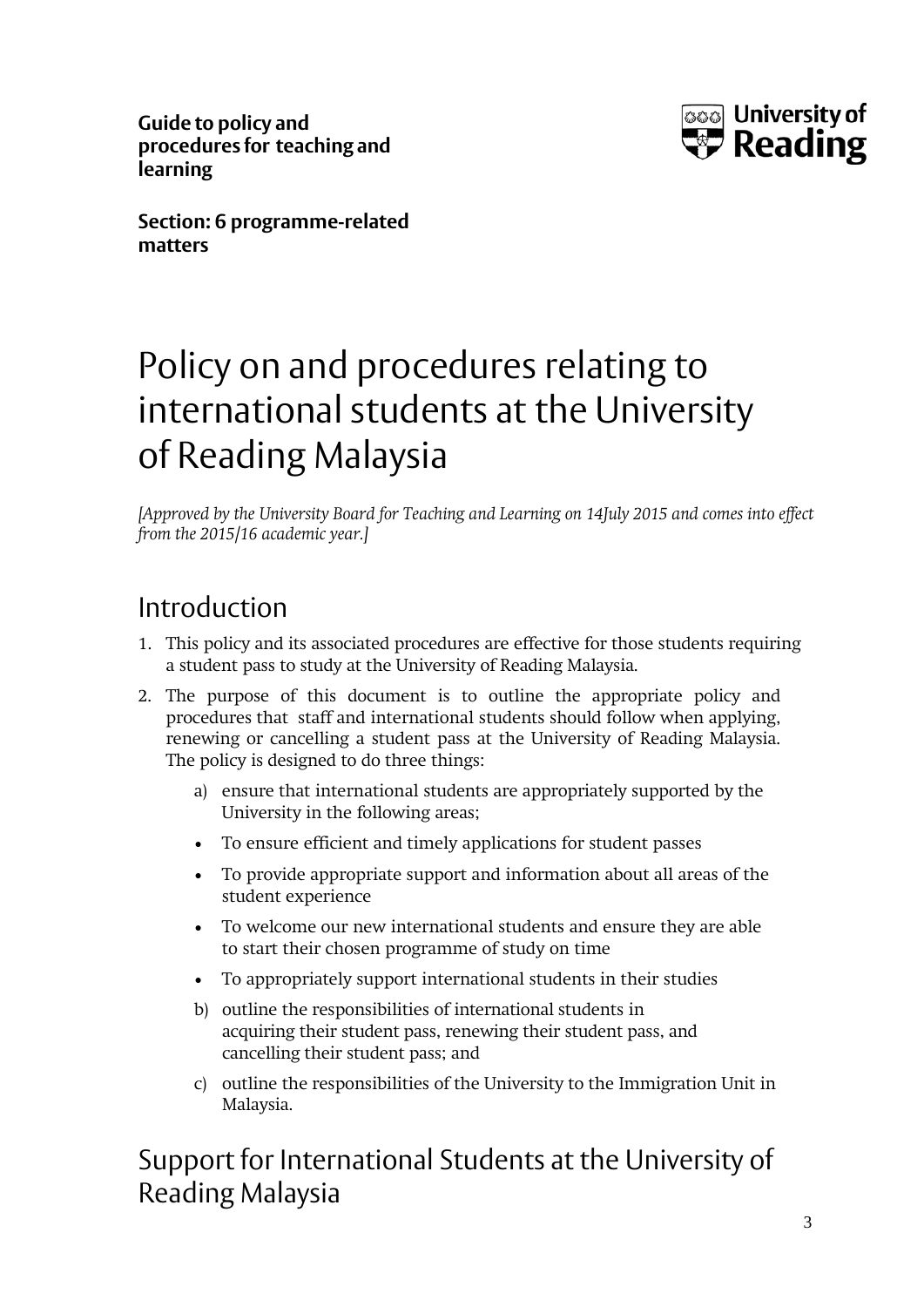3. The University is committed to global engagement and continues to ensure that we are recognized and experienced as an international institution in terms of our student and staff community, and global in the locations and reach of our activities and impact. The recruitment and admission of high quality international students to our campuses helps us maintain our excellence and achieve our global ambitions.

### **Student Pass Applications**

- 4. The University ensures timely and efficient applications for student passes. This requires dedicated resources by the University and the commitment of our international offer holders to submit documents in a timely manner. The detailed procedure is as follows and begins after an international student is made an offer to study at UoRM:
	- a) International offer holders are informed of the documents that must be submitted for obtaining a student pass;
		- Two (2) passport sized photographs. (blue background)

• Two (2) certified true copies of all pages in passport including blank pages.

(Passport must be valid for at least 12 months)

- Two (2) certified true copies of original academic certificates and/or transcripts. Transcripts / certificates not in English or Bahasa Malaysia will have to be translated to English and certified as true copy by a commissioner's of oath.
- New International Students will be required to attend a Medical screening while still at their home country. You are required to submit your pre-arrival medical examination report together with all other relevant documents above to us for the application of Visa Approval Letter (VAL) with EMGS.
- For students from high risk countries or in transit for more than 12 hours with risk of Yellow Fever transmission, it is a compulsory requirement that you get the Yellow Fever Vaccine. You will need to submit a valid Yellow Fever vaccination certificate as a supporting document to us to enable us to apply for your student visa.
- Students from the Sub-Saharan Africa Countries you will need to obtain A No Objection Certificate signed by local education ministry/authority from your country of origin.
- Payment must be made in advance for the visa application.
- b) International offer holders will receive a follow up notification from the University (an email or telephone call) where the offer holder will be informed of any outstanding documents.
- c) As soon as all documents and payments are received, the student's application will be submitted to Education Malaysia Global Services (EMGS). Students are able to view the progress of their application using the STARS system provided by EMGS.
- d) If the University does not submit a student's application in a timely manner on receipt of all required documentation, the University will refund the fees paid to the University for the processing of the visa.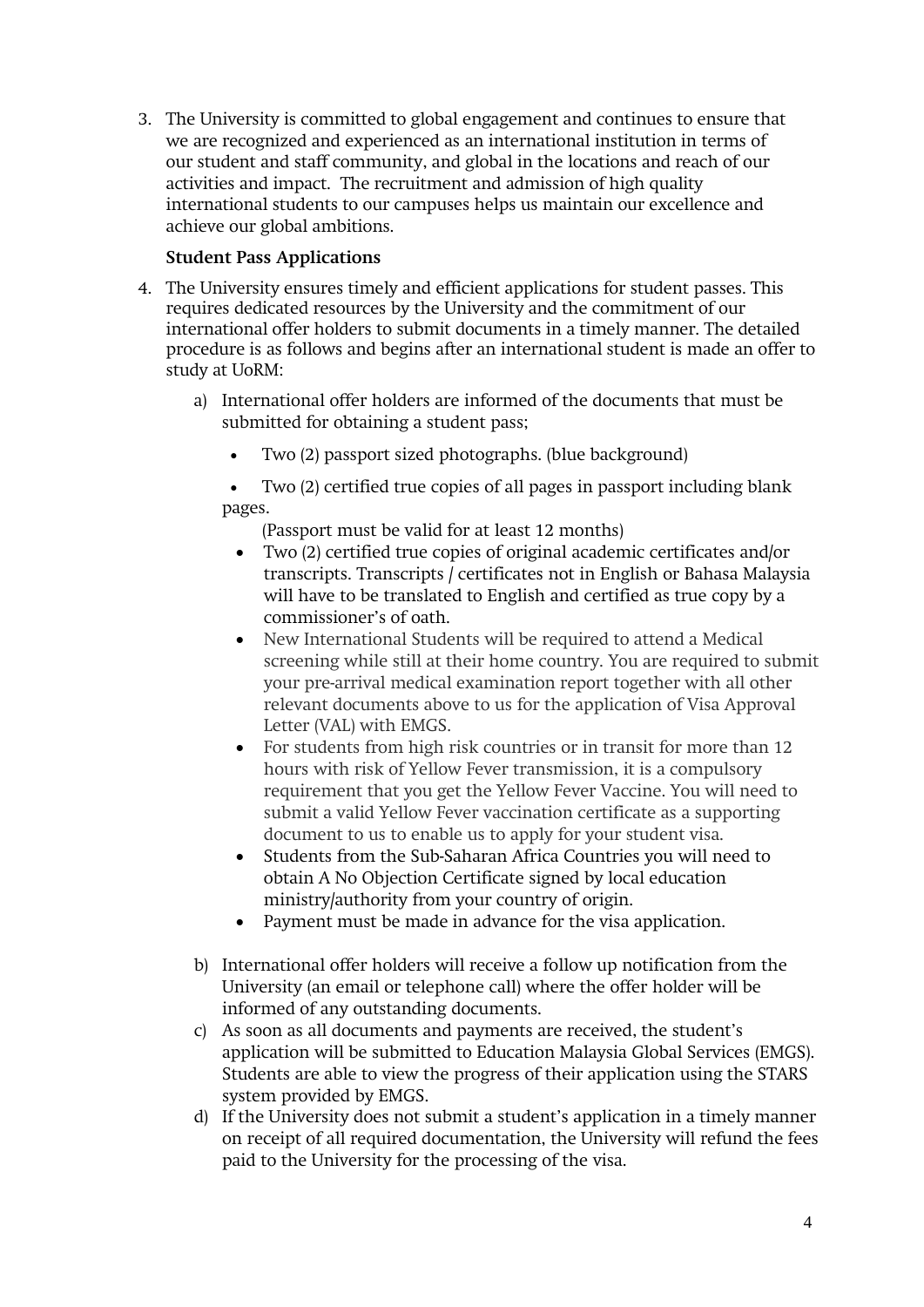### **Pre-Arrival Information and Support**

- 5. Students are provided with information about tuition fees, accommodation and living costs, as well as links to relevant webpages when they are made an offer to study.
- 6. International students are also provided with an electronic International Student Handbook prior to arrival.
- 7. International students are sent enrolment information 2-3 weeks before their course begins.
- 8. Students are also contacted about their arrival details.

#### **Arrival in Malaysia**

- 9. International students are greeted at their port of entry by a member of staff. Students are shown to their chosen accommodation and provided details about where to have their medical check-up done.
- 10. All new students will participate in Welcome Week, which is our orientation programme. International students will have additional activities that are carefully planned to help students to settle in at our campus and in the local area. Students will be informed of the programme of activity prior to their arrival by email and details will be provided on arrival as well.
- 11. For our international students who enter under our student mobility programme, a peer support system will be offered. This programme puts in touch students from our UK campus who will be studying in Malaysia as part of their programme with a student from Malaysia who will be studying in the UK as part of their programme. Students are provided opportunities to meet virtually through video-conferencing as well as email and Lync- our instant messaging software. Where possible, the University arranges for peers to meet face-to-face and will also facilitate communications between the peers after their transfer to their new campus.

#### **Studying at the University of Reading Malaysia**

12. Many of our international students will not be familiar with UK higher education. Our team of Study Advisors and teaching and learning experts will offer support in the form of specialized and general training sessions aimed to provide the necessary skills for our international students to be successful in their chosen field of study. The University also provides free in-sessional English language support to all students for whom English is not their first language. This provision is also available to our students from Malaysia.

#### **Student Pass Renewal**

13. A student will be given a pass for a maximum of 12 months regardless of the length of the course. Therefore students must apply to renew each year subject to satisfactory grades and attendance. Students must ensure they have received their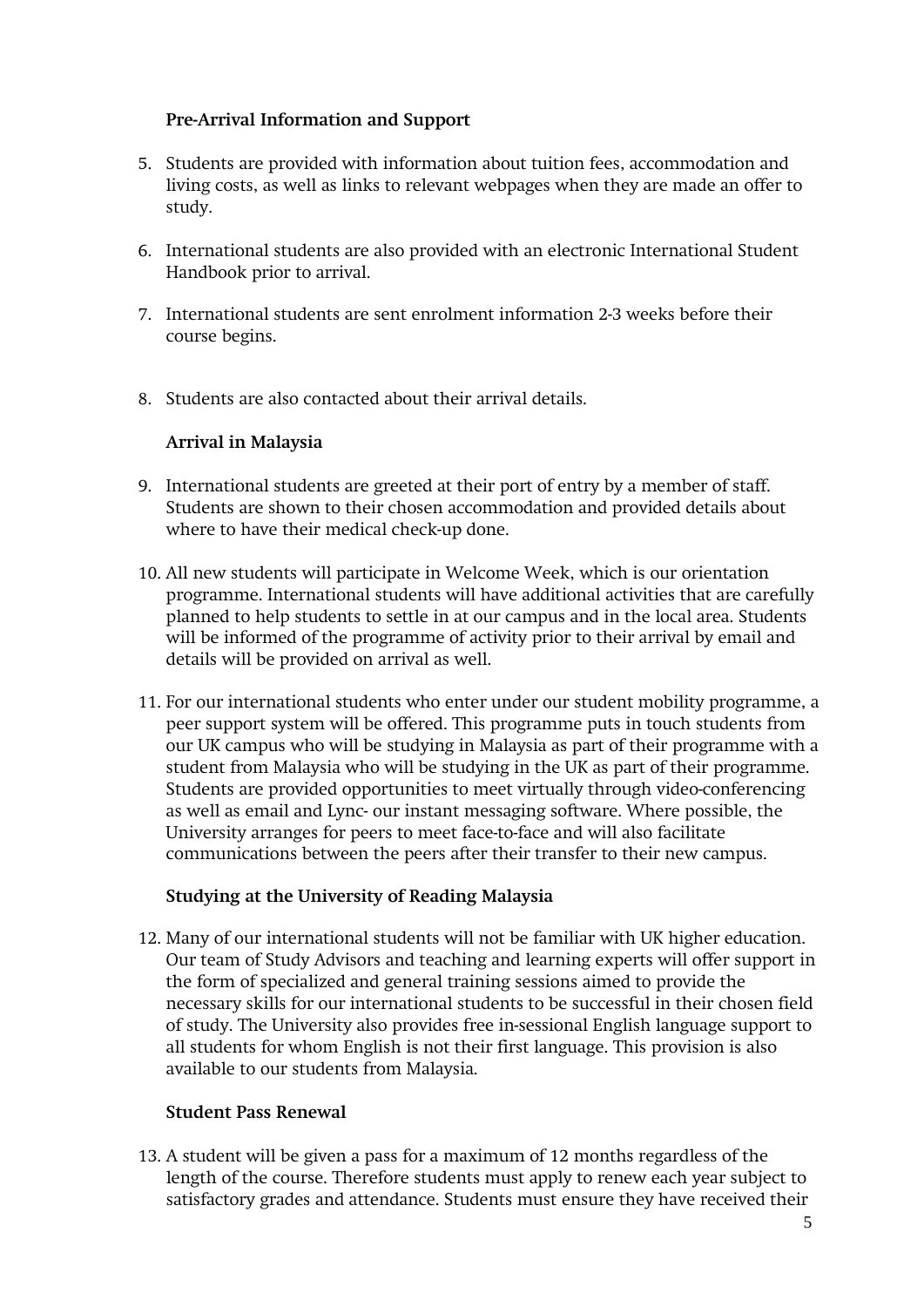renewed pass before leaving Malaysia during any term breaks as you may not be allowed to re-enter Malaysia to continue your studies.

### **iKad**

14. The iKad is used as an identification card for the period of time which a student remains in Peninsular Malaysia. However, the iKad is not a replacement travel document. Each iKad will contain a picture of the student, passport number, nationality, institution name and duration of the student pass.

## International Students' Responsibilities to UoRM

- 15. In order to maintain the standards of scholarship, personal integrity and communal life essential to the existence and good name of the University, students are expected to take responsibility for supplying the University with the necessary documentation for the University to apply, renew, and if appropriate, cancel student passes.
- 16. Upon application to the University, international students agree to terms and conditions that are aimed to protect the University and the student from issues relating to immigration in Malaysia.
- 17. International students agree to submit all the required documents and payment of fees for the processing of their student pass in a timely manner. Students are provided a deadline for which they must submit their documentation. If documentation is not received by the deadline, then the student's application will be deferred to another intake, or rejected.
- 18. If the University becomes aware that a student is residing in Malaysia not in compliance with immigration rules of Malaysia, the student's application will be rejected.
- 19. The University is required to submit students' passports directly with the relevant immigration office. Therefore, a student must submit their passport to University officials **within 48 hours** of the request. The University will not hold passports for more than 24 hours; however, it is the responsibility of the student to collect the passport within this time frame. All passports will be held in a locked and fireproof safe and students will be notified immediately when the passport is ready to be collected.
- 20. Upon receipt of a passport, the University will issue a letter to the student informing any necessary authority that the University is currently holding the student's passport for student pass processing. The letter will include the contact information for an official from the University that can verify the identity of the student if necessary.
- 21. International students are required to attend a minimum of 80% of all their timetabled teaching sessions. Attendance is closely monitored. If a student falls below 80% attendance at any time in the academic year, they will be informed immediately and reminded that if they do not attend their classes, their student